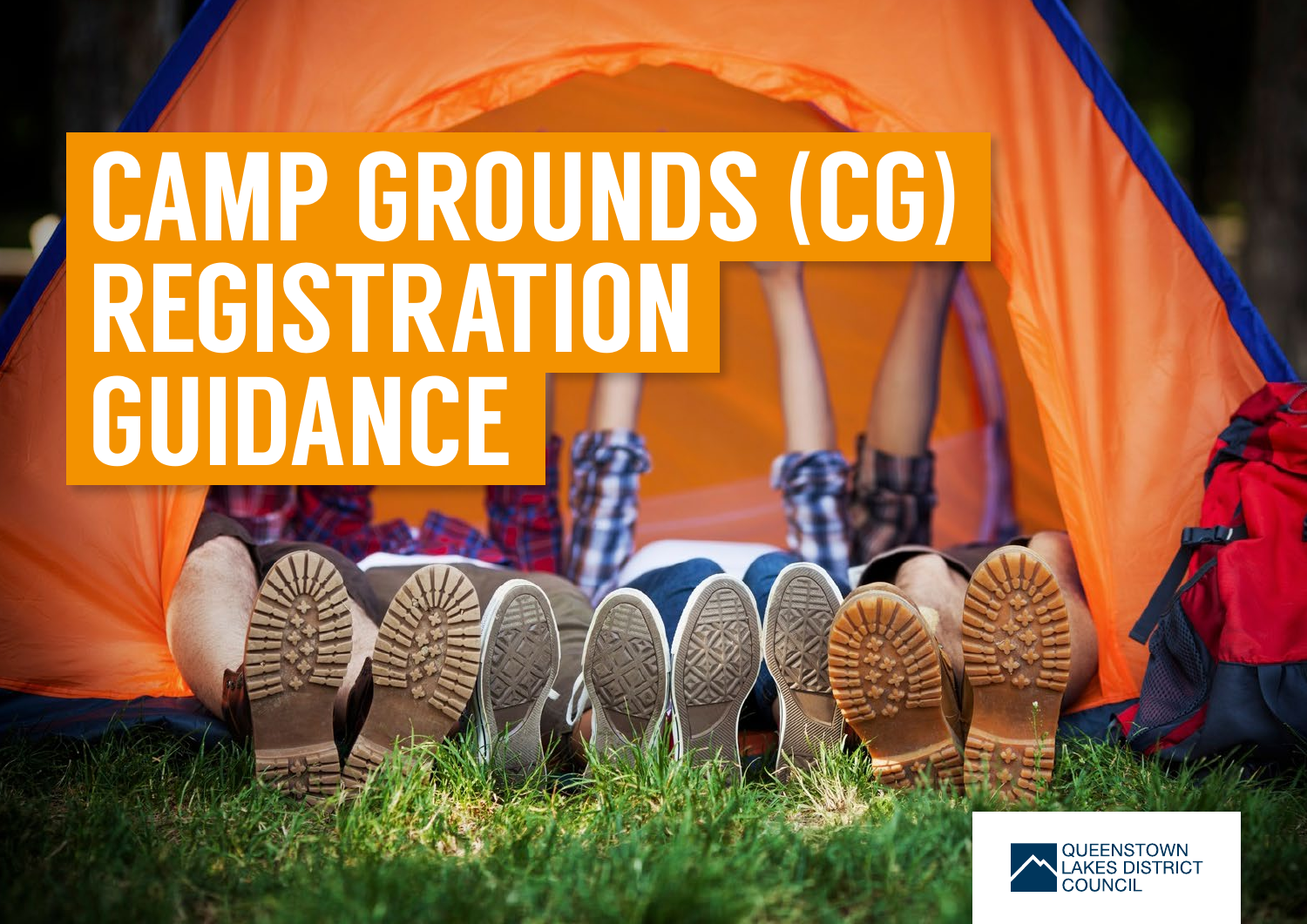Camping grounds are required to be registered and inspected on an annual basis pursuant to the Health (Registration of Premises) Regulations 1966.

All camping grounds must comply with the Camping Grounds Regulations 1985 before registration is approved. The Regulations can be found via the following link:

#### [www.legislation.govt.nz/regulation/](http://www.legislation.govt.nz/regulation/public/1985/0261/latest/DLM103332.html?src=qs) [public/1985/0261/latest/](http://www.legislation.govt.nz/regulation/public/1985/0261/latest/DLM103332.html?src=qs) [DLM103332.html?src=qs](http://www.legislation.govt.nz/regulation/public/1985/0261/latest/DLM103332.html?src=qs)

Before you apply to register a new camp ground:

- Contact the Queenstown Lakes District Council (QLDC) Environmental Health team to enquire about your licensing requirements.
- You are required to contact a QLDC Planning Officer to check whether it is permitted to operate a camp ground at the proposed address or a resource consent is required. Please note, prior to issue of your camp ground registration certificate, we will need confirmation that you have either;
	- A) Applied for and been issued a resource consent (if required), or
	- **B)** Your proposed camp ground location and activity is permitted under the district plan.
- Be familiar with the Camping-Grounds Regulations 1985. These regulations set out all the legal requirements you need to comply with.
- It is recommended that you contact the QLDC Building Officer to check whether a building consent is required. Please note, prior to issue of your camping ground registration certificate, we will need confirmation that you don't need a consent or have applied for and been issued either a code of compliance certificate (CCC) or certificate of public use (CPU).
- Contact QLDC's Trade Waste Team to seek clarification of what may be required with regards to trade waste discharge under the Integrated Three Waters Bylaw 2020 and Administration Manual.
- For more information with regards to any of the above, go to our website or telephone QLDC and talk to a duty planner or Building Officer, or request information by email

## HOW TO APPLY FOR CAMP GROUND **REGISTRATION**

1. Complete the application form which can found via the following link;

[www.qldc.govt.nz/media/](http://www.qldc.govt.nz/media/glddimer/application-for-registration-of-a-camping-ground.pdf) [glddimer/application-for](http://www.qldc.govt.nz/media/glddimer/application-for-registration-of-a-camping-ground.pdf)[registration-of-a-camping](http://www.qldc.govt.nz/media/glddimer/application-for-registration-of-a-camping-ground.pdf)[ground.pdf](http://www.qldc.govt.nz/media/glddimer/application-for-registration-of-a-camping-ground.pdf)

2. Pay the fee and submit the completed application form as per the below 'Form Submission and Payments' Procedures

Please note, a pre-opening inspection will be scheduled and performed, prior to the issue of the camping ground registration certificate.

Please be aware that once you receive your registration certificate you are required to display it in a public part of the premises.

### TRANSFER OWNERSHIP OF AN EXISTING CAMP GROUND

If you take over an existing camp ground, you must contact the QLDC Environmental Health team to inform them of the change. To transfer the registration you must complete and submit the camp ground registration transfer form and pay the transfer fee.

#### [www.qldc.govt.nz/media/5aodpoqy/](http://www.qldc.govt.nz/media/5aodpoqy/camping-ground-transfer-of-registration.pdf) [camping-ground-transfer-of](http://www.qldc.govt.nz/media/5aodpoqy/camping-ground-transfer-of-registration.pdf)[registration.pdf](http://www.qldc.govt.nz/media/5aodpoqy/camping-ground-transfer-of-registration.pdf)

#### PLEASE NOTE THAT YOU MUST APPLY WITHIN 14 DAYS OF TAKING OVER THE BUSINESS.

After this period, the registration lapses and cannot be transferred. If there is no current registration you need to apply for a new one.